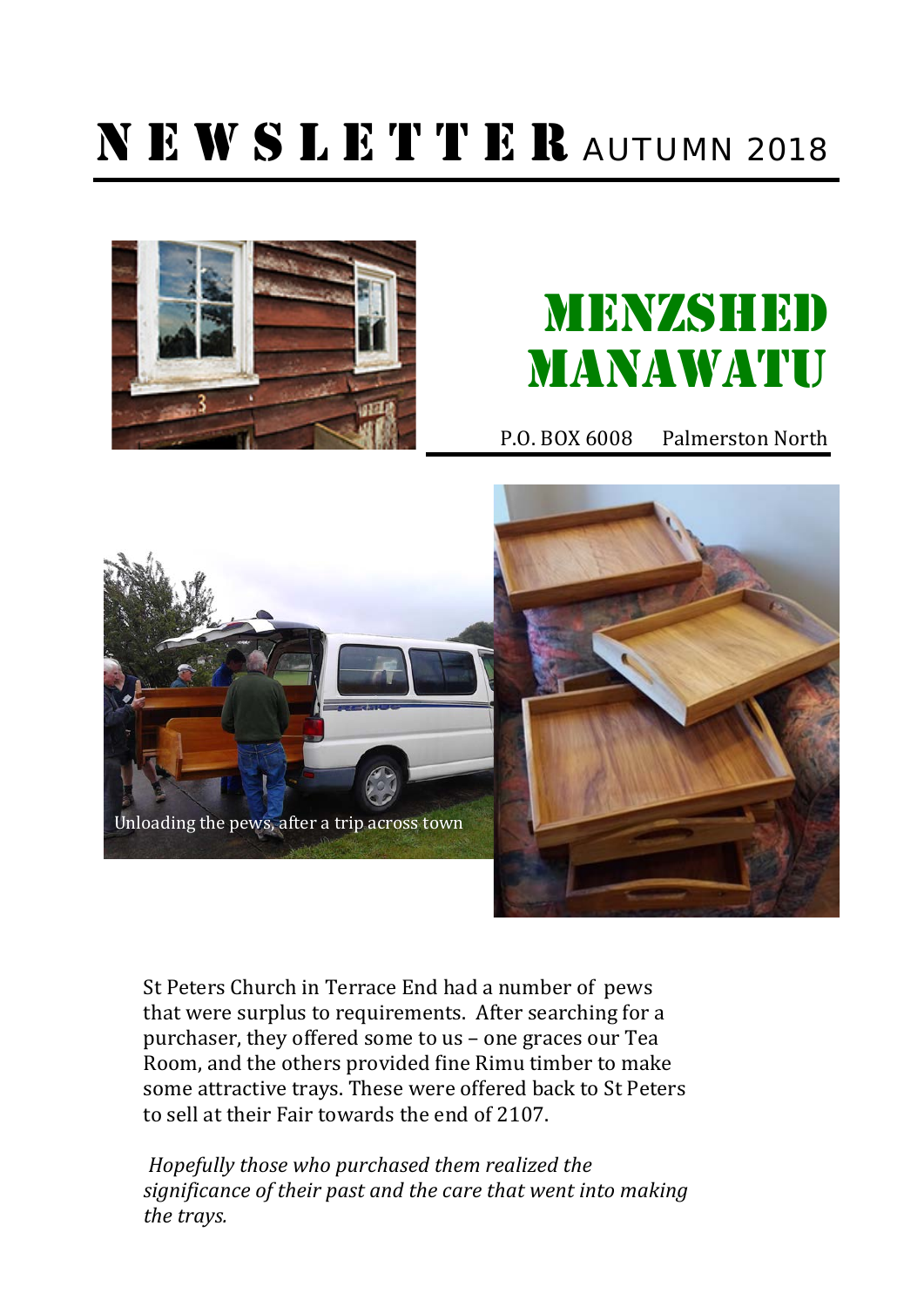

**We extend our thanks to Resene for their support. We are not sure what we will come up with for Kairanga School this year. It will be a hard act to follow.**

## GARDEN ANGELS

**Menzshed made their annual visit to Kairanga School in September, and this year the students assembled and prepared Garden Angels, and then painted them. The angels complete with wire halos, were displayed at their Annual Calf Day. They made a truly amazing picture. This was in no small part due to the timely offer from Resene of a box of test pots. The children could not believe their eyes – new pots of paint rather than old bits from Dad's shed!** 

**The word got around and there were other angels landing all over the community. Some had "faces" and some not. It was a very colourful Christmas.**

**The children made up a large poster depicting all the stages in the fabrication, and central to this was their thanks to Menzshed and Resene.**



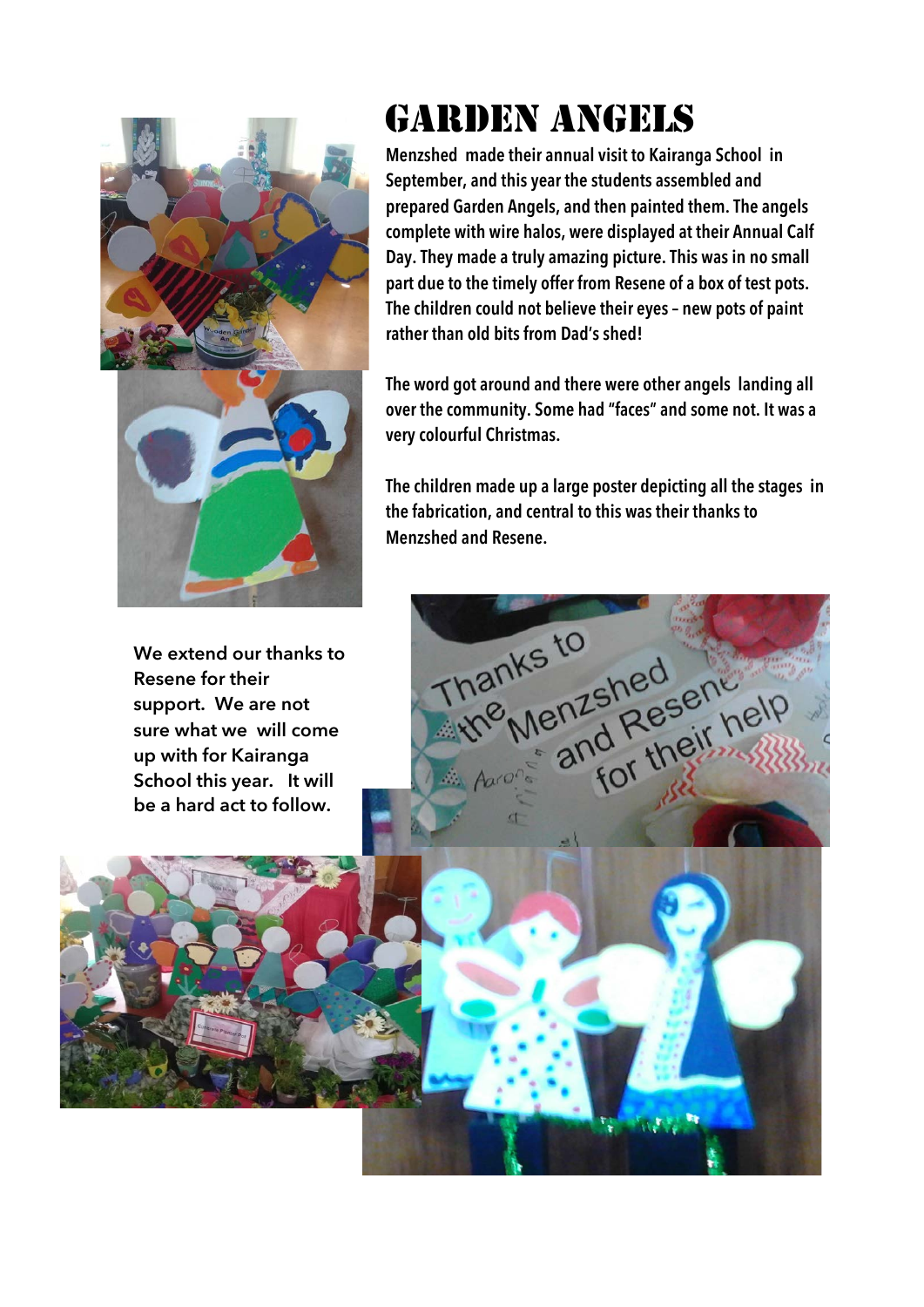### TEACHING THE TEACHERS

At the invitation of the Ruahine Kindergarten Association, MENZSHED conducted a session on making items from pallets to assist Kindergarten teachers learn some new skills and get some ideas as to what could be made at Kindergartens.





We are repeating the exercise this year and due to the popularity we will be having three sessions.

#### THIS IS WHAT MAKES IT **WORTHWHILE**

The Red Cross Curtain Bank ladies took time out to make morning tea for the guys at the Shed  $-$  in

Thank you for the<br>great table.<br>Curtain Bank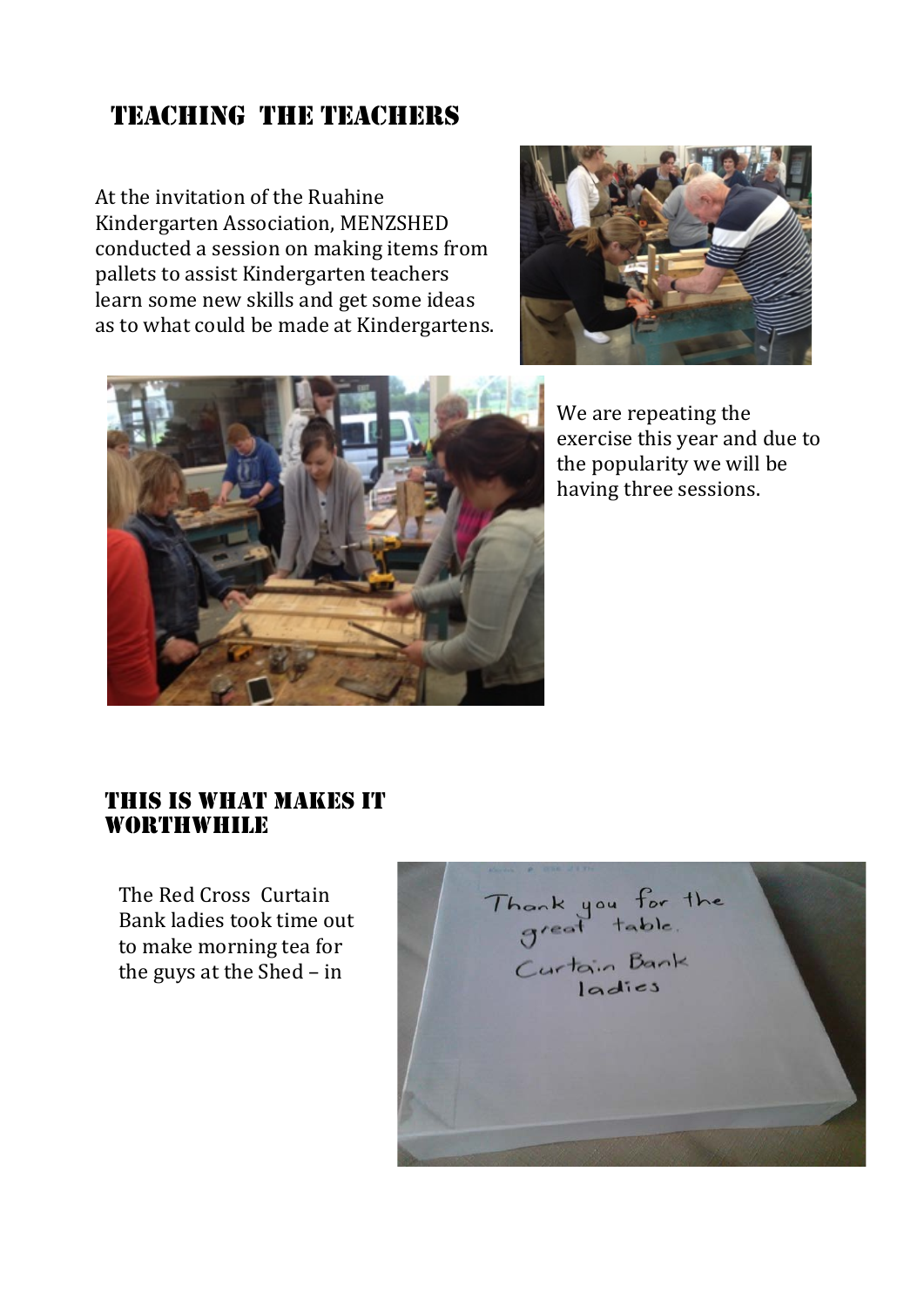## RAMPING IT UP

When the Agapanthus Trust called wanting a ramp constructed in short time, Menzshed responded to the call. The Trust had been busy renovating a house to accommodate a Refugee family from Afghanistan . During the process they realized that one member of the family would require a ramp.



The ramp was completed with one day to spare before the family moved in.

There were still some finishing touches to be completed at the time of the photos, but all the family was able to gain easy access on the day they moved in. 

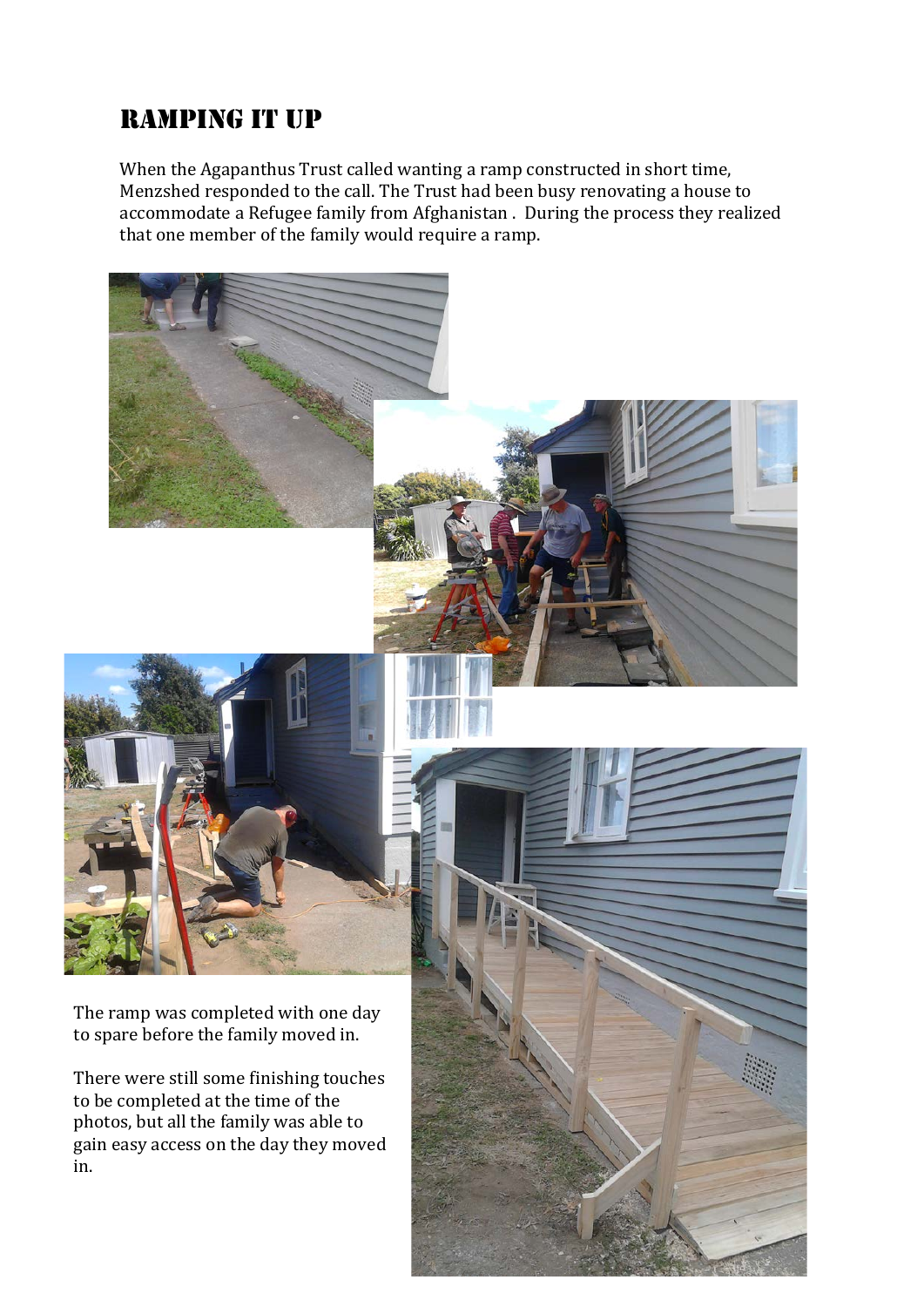## DREAMBOAT

Menzshed have assisted the Park Road Playcentre in the past and were keen to help with restoring a much loved old dingey that had seen better days. It received a new floor, and also a mast and sail, to extend the range of options for the young crews. A chance encounter with Raymond Beveridge of Martin Beveridge Ltd, Master Painters, led to them providing the paint for the work, as well as some good quality brushes. Thanks to them it is now sound and set for a number of voyages! As the Before and After photos



Before work started

On its voyage back to The Playcentre



Installed on site.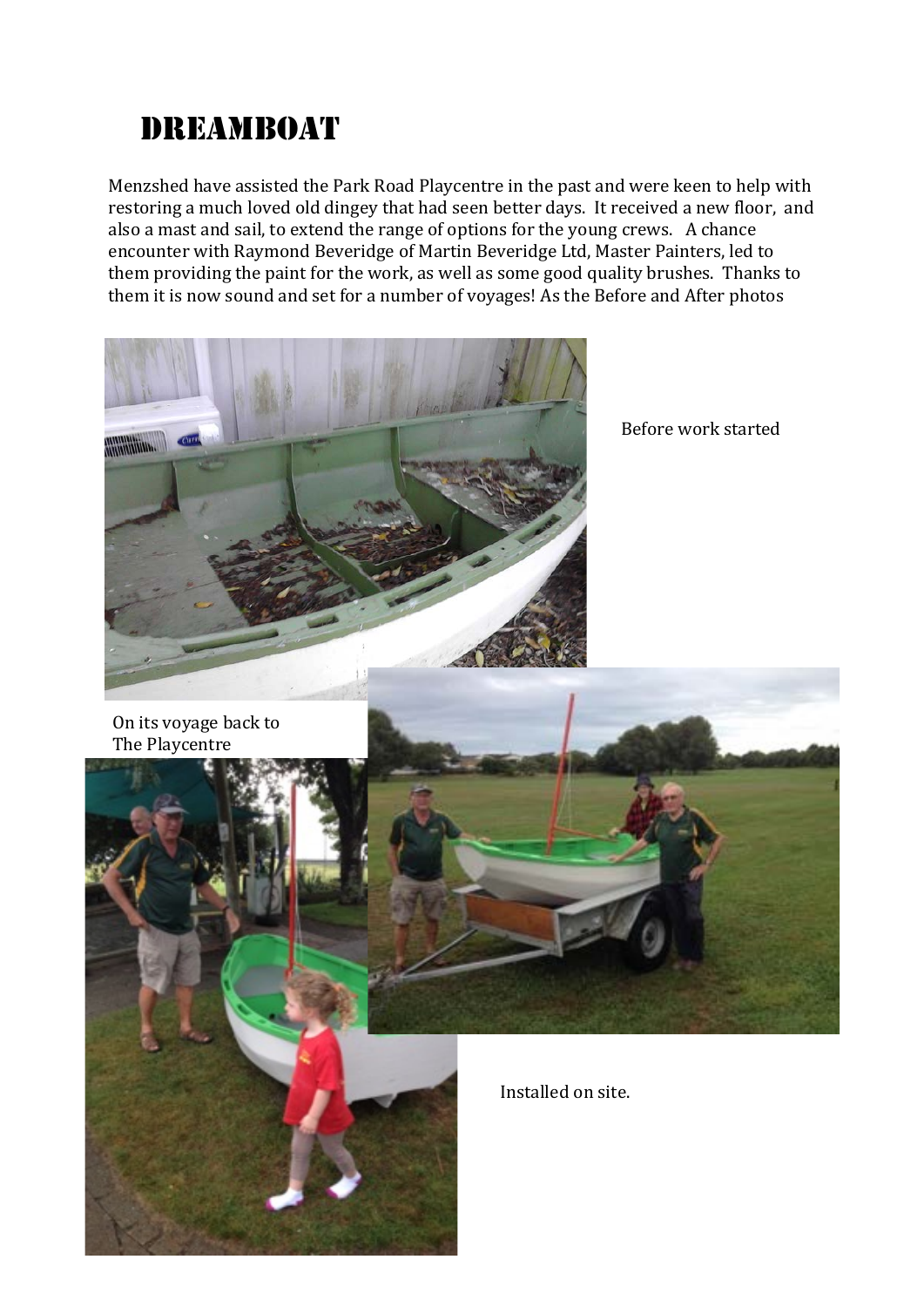## SHELVING IT

Started before Christmas, but continuing on into February, was the

construction of some shelving units for the Pacifica Centre in Highbury.

Designed to accommodate equipment in plastic bins, they were made at no cost to the Centre from MDF material donated to us – material that was surplus to a trade manufacturer.

It shows what can be achieved with material that is considered of little commercial value.



Again they highlighted the difficulty in having to work around large units in the limited space available at the Shed.

### GOT A PROJECT?

We are always on the lookout for projects to assist Community Groups. As you can see from the range pictured here, we have the tools and equipment and the talent to look at a wide range of projects. And due to the generosity of suppliers and individuals in the City we have a good supply of materials. Give us a call if you think we could help you with making something that would assist your work.

### GOT TIME?

Menzshed are always looking for more people to join our ranks and enjoy the fellowship. Give us a call  $-0274514572$ , or go to our website: **menzshedmanawatu.org.nz** 

We meet on Tuesdays and Wednesdays from  $9am - 2 pm$ .

**Meet like minded people at the shed, learn new skills and share old ones onestogether we build great things and give back to the community.**